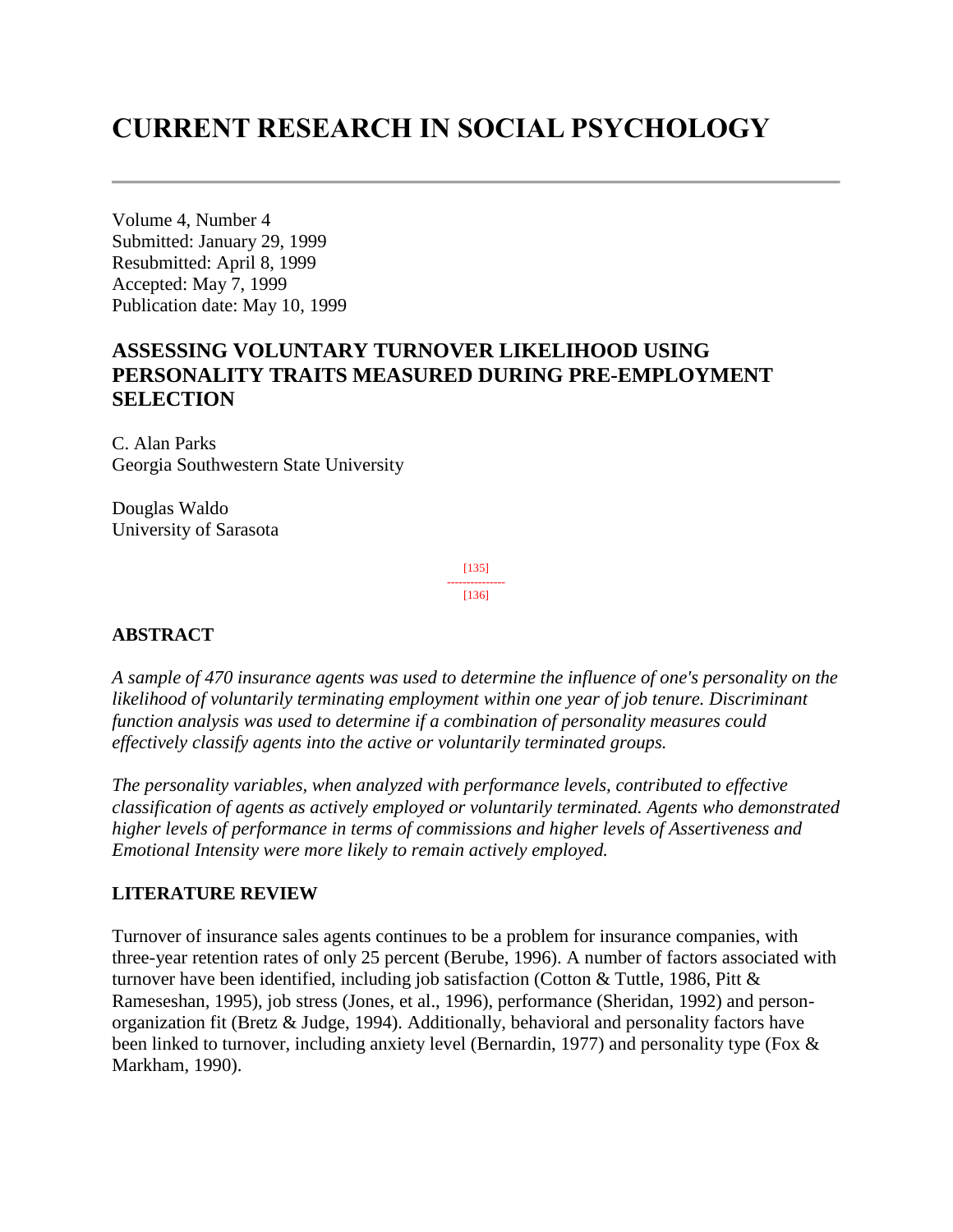Also, studies conducted by Futrell and Parauraman (1984) and McNeilly and Russ (1992) found that higher performing salespersons value promotions and recognition more than satisfaction with the job itself. In addition, work experience has been linked to improved performance of salespersons (Quinones, et al., 1995; Darmon, 1993), providing additional support for the importance of retaining employees.

Behavioral and personality factors have been linked to turnover as well (Bernardin, 1977; Rasche & Harrell, 1990; Fox & Markham, 1990). For example, Rasche and Harrell (1990) found a negative association between Type A behavior and turnover of accounting professionals. However, high levels of anxiety were associated with turnover in a study of salespersons (Bernardin, 1977).



Fox and Markham (1990) suggest that personality factors may be related to turnover in jobs that require extremes of personality. In insurance sales, then, with high levels of ego drive, ego strength, emotional intensity, need for recognition, demands for empathy, assertiveness and a sense of urgency all being associated with successful performance, these factors may be related to turnover.

Many of the factors associated with turnover are either difficult to assess as a practical matter (e.g., job satisfaction) or are inappropriate for use in employee selection (e.g., gender, age). Accordingly, the purpose of this research was to assess the impact of certain personality variables (Assertiveness, Emotional Intensity and Recognition Motivation), as well as performance data, on turnover of insurance sales agents.

Personality theories take a number of approaches to explaining individual behavior. Trait theories, which attempt to identify individual differences in basic dimensions of personality, are most often associated with employment selection and personality testing (Scoggins, 1985). For a number of reasons, the use of personality testing for employee selection has increased in recent years. O'Meara (1994) estimates that 5,000 to 6,000 employers now use personality testing as part of their hiring processes. Personality tests are used primarily to predict success in particular jobs, such as sales and management positions.

Research in the seventies and early eighties generally found little relationship between personality and job performance (Barrick & Mount, 1991). Barrick and Mount (1991) have indicated that the development of new models for classifying personality traits has enhanced the prospects for establishing meaningful relationships between personality constructs and job performance. More specifically, conscientiousness and extroversion were found to be positively correlated with sales performance. Tett, Jackson, and Rothstein (1991) also have noted that job analysis contributed to the improved accuracy of personality tests as predictors of job performance.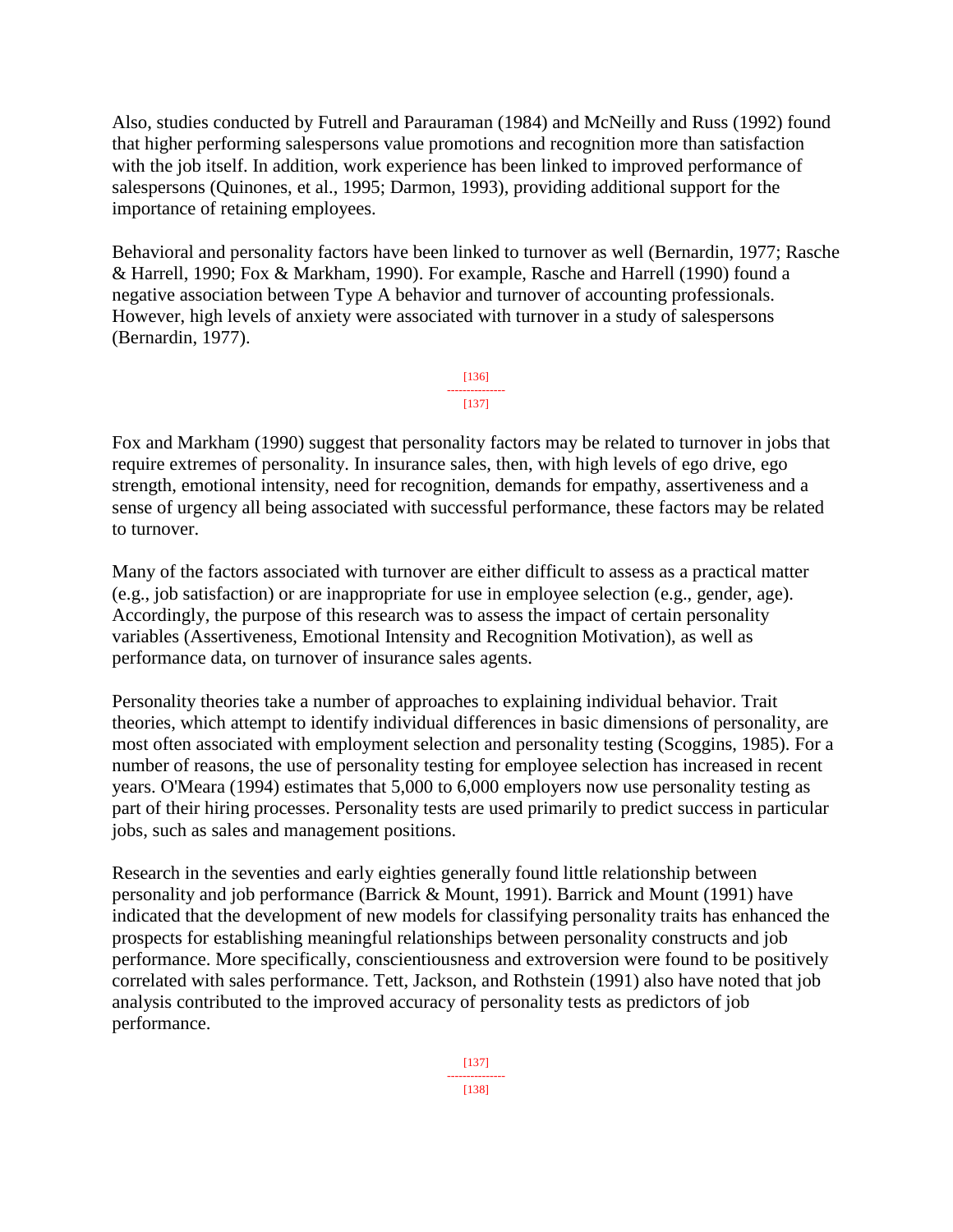## **METHOD**

The personality traits, measured by a pre-employment tool known as the Comprehensive Personality Profile Questionnaire (CPP), were incorporated into a discriminant model in order to determine if these variables could be used to discriminate between groups of actively employed and voluntarily terminated individuals. The CPP is an 88 question factor-analytically derived instrument designed to assess adult personality (CraftSystems, Inc., 1998). The CPP is widely used in insurance agent selection (Panko, 1987) with over 100,000 administrations per year. The CPP's Emotional Intensity and Assertiveness traits were included as indicators of anxiety level, and its Recognition Motivation trait was included to assess possible associations between this dimension and turnover of higher performing salespersons. The Emotional Intensity trait has also been associated with energy level (Martin & Lehnen, 1992) and sense of urgency (Greenberg, et al., 1996a), both of which have been shown to be indicative of sales success. The Assertiveness trait is an indicator of high ego drive, also suggested as a requisite characteristic for insurance sales success (Greenberg, et al., 1996a).

### **Sample**

A sample of 470 insurance sales agents was used to test the hypothesis that the predictor variables could discriminate between actively employed and voluntarily terminated agents. With the exception of the performance variable, the predictor variables were obtained during the employment selection process. The instrument used in surveying these variables, the CPP Questionnaire, does not require that participants provide any potentially discriminatory information. Therefore, no data was available to determine the age or ethnic composition of the sample.

The sample was split into two sub-samples, one used to develop the discriminant equation ( $n =$ 237), and one used as a holdout sample for cross-validation ( $n = 233$ ). Results of the statistical analysis were significant, and the discriminant function correctly classified individuals in the holdout sample significantly better than chance.

> [138] --------------- [139]

## **RESULTS**

The discriminant equation accounted for approximately 24.1% of the variance between the actively employed agents and voluntarily terminated groups. Analyses of the structure coefficients indicated that 82.6% of the variance in the discriminant function was accounted for by the performance variable (Average Weekly Sales Commissions), 8.0% of the variance by the Assertiveness trait, as well as 7.0% of the variance by the Emotional Intensity variable. Less than 1.0% of the variance in the discriminant function was accounted for by the Recognition Motivation variable.

It can be concluded that the performance variable was by far the most important variable in discriminating between the actively employed agents and voluntarily terminated groups, as one would expect. Although the individuals in the sample who terminated did so voluntarily, the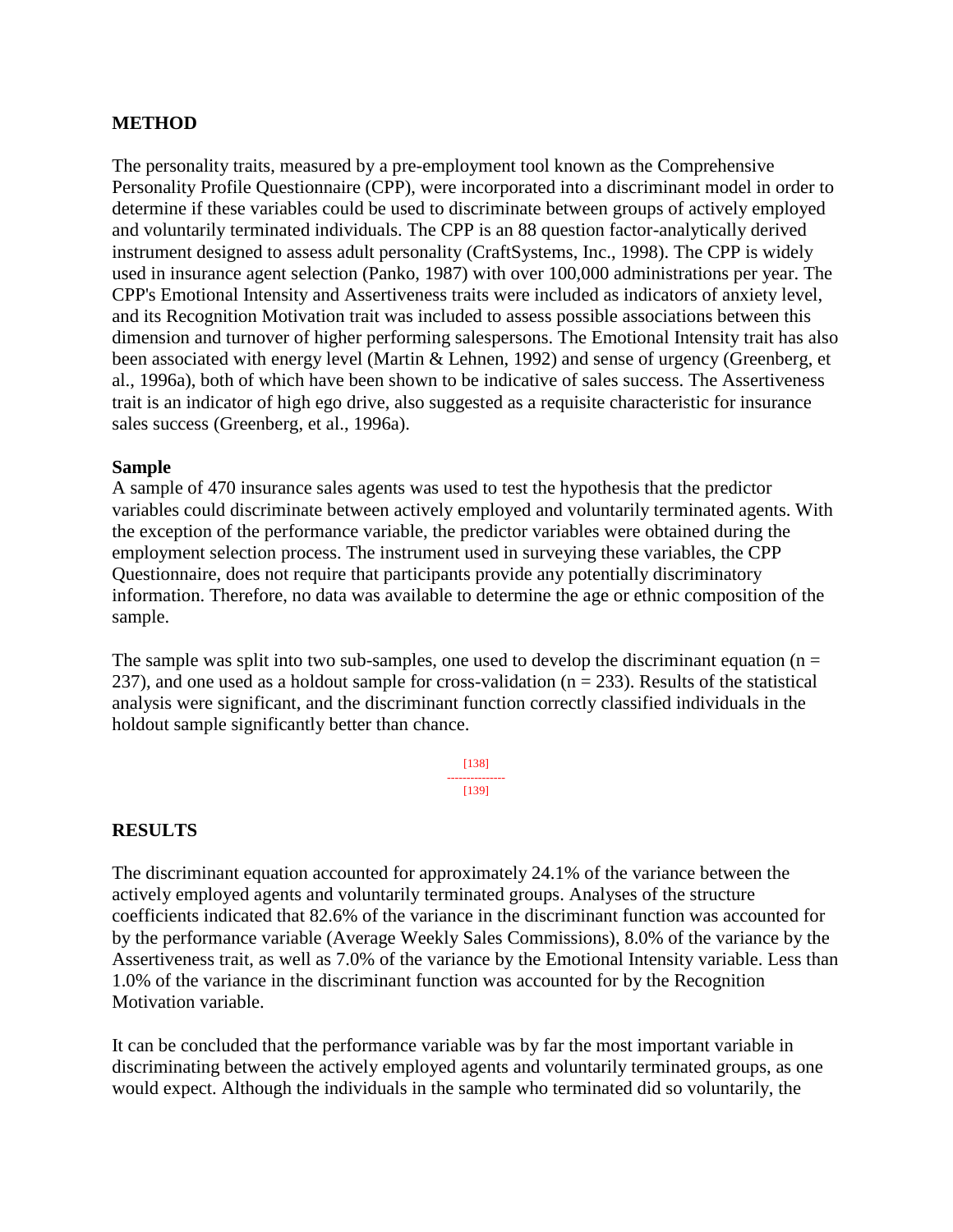difference between the group performance means was statistically significant, with those who remained employed earning almost twice as much in commissions as did those who departed.

The actively employed and voluntarily terminated agents were also differentiated by the Assertiveness and Emotional Intensity variables. The difference between group means on the Assertiveness variable was significant at .016, with the actively employed group having a mean score of 71.8 versus 64.6 for the voluntarily terminated group. This is indicative of the importance of assertiveness and ego drive in successful salespersons. The difference between group means on the Emotional Intensity variable was significant at .023, with the actively employed group having a mean score of 59.0 versus 51.8 for the voluntary terminations group. This supports the assertion that individuals who have higher energy levels and a greater sense of urgency are less likely to leave insurance sales employment.

> [139] --------------- [140]

## **DISCUSSION**

The classification results, based upon the discriminant function provided much better outcomes than would have been achieved by assigning individuals to active employment or voluntary termination based upon chance. The most significant result of the classification procedure is the percentage of individuals correctly classified into the voluntarily terminated group. The discriminant function correctly classified 84.7% and 74.0% of voluntary terminations in the classification and holdout samples respectively. The ability to correctly identify those in the voluntarily terminated group is an especially important result, in that the ability to predict turnover using the Average Weekly Sales Commissions, Assertiveness, Emotional Intensity and Recognition Motivation variables is valuable to insurance companies due to the high costs associated with turnover.

Another significant insight was provided by the results of the post hoc test of the Recognition Motivation scores of those who had voluntarily terminated employment. The t-test conducted indicated that of those who voluntarily terminated employment, individuals who had higher sales commissions also had higher scores on this trait. At least in this group, the association between better sales performance and the need for recognition and promotions suggested by the findings of Futrell and Parasuraman (1984) and McNeilly and Russ (1992) appears to be supported.

The fact that the top performers among the voluntarily terminated agents demonstrated a significantly higher need for recognition suggests the possibility of improving retention through increased recognition efforts, such as providing promotions, awards, or other forms of praise. An alternative means for retaining these high performers might be revision of the compensation structure to allow these individuals to gain more experience (and typically enhance performance) while worrying less about making ends meet. Retention of these employees is especially important. Not only are these individuals contributing to the organization, but they also are more likely to have job alternatives; turnover of these individuals is almost certainly dysfunctional.

> [140] --------------- [141]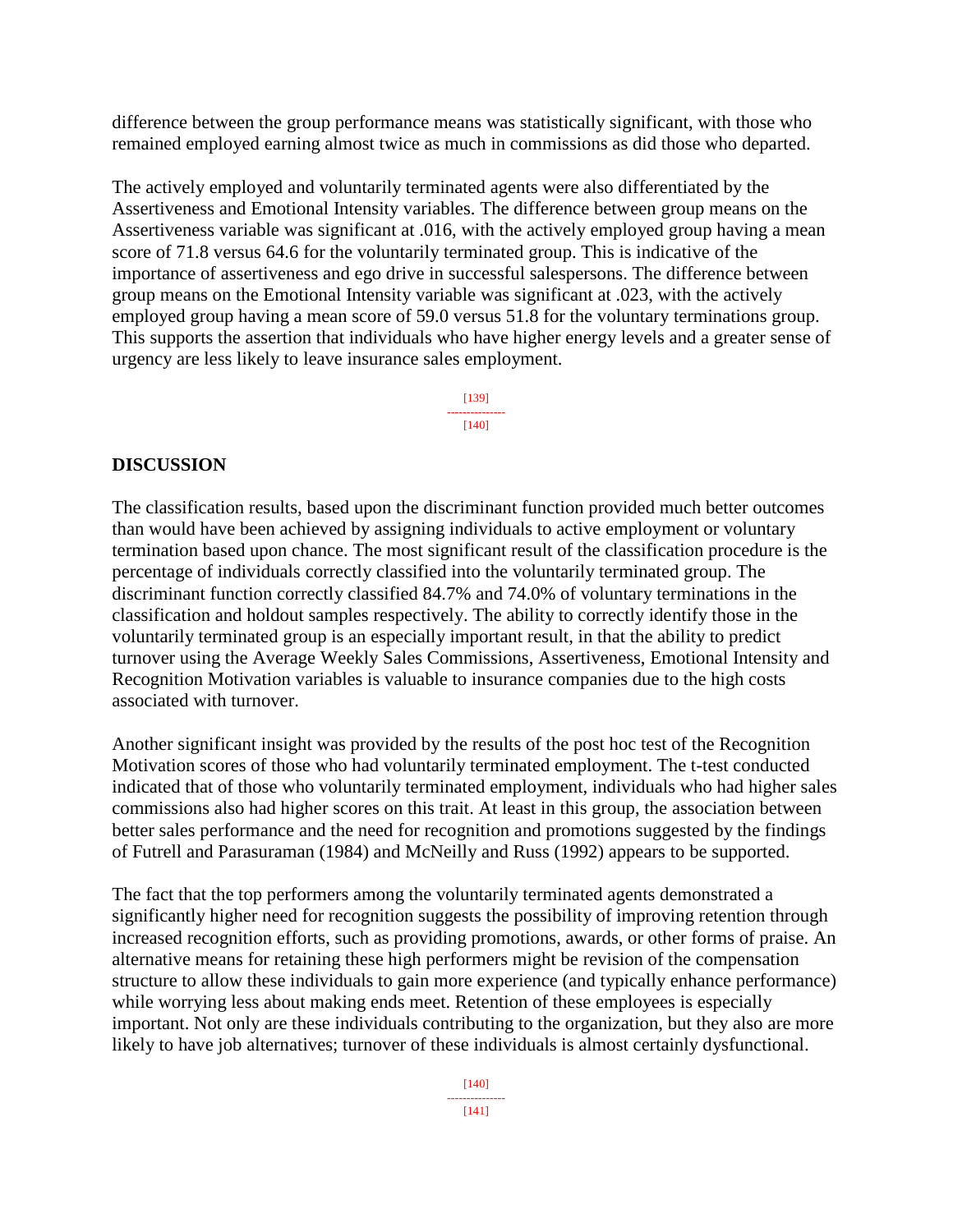The discriminant function derived in this research accounted for 24.1% of the variance between the actively employed group and the voluntarily terminated group. Although this compares to 75.9% of variance unaccounted for, the statistical significance of this discriminant function indicates that these factors could be used to improve prediction consistently (Polit, 1996).

## **Implications for Practice**

The importance of the energy level and sense of urgency assessed by the Emotional Intensity trait appears to be important not only to sales performance but to retention as well. Also, the presence of a higher level of ego drive, as measured by the Assertiveness trait, appears to contribute to agent retention. These findings are important to insurance companies in that various components of these traits can be readily assessed through personality testing. In addition, training in sales techniques could help agents who are not as assertive as some of their colleagues become more successful.

### **Implications for Research**

In addition to exploring the 75.9% of variance in turnover not accounted for by this study, researchers could seek to determine with more specificity the impact of the Assertiveness, Emotional Intensity and Recognition Motivation dimensions (or components thereof) on turnover. Also, although the level of performance was clearly indicative of those who remained versus those who left, a number of individuals who terminated clearly were better than marginal performers. Of the group that terminated, higher performers generally demonstrated a greater need for recognition. Future research could assess differences in turnover rates based upon experimental designs including providing higher levels of recognition to one group and assessing differences in turnover rates. Alternatively, qualitative data obtained from exit interviews could be compiled to further clarify the results presented in this study.

Another possible approach for future research could involve a comparison of the personality dimensions of salespersons with those of their immediate supervisors. For example, comparison of the Recognition Motivation scores of salespersons and supervisors might provide insights that could be addressed through additional training. Also, researchers could address other situational factors related to supervision, agent training, company image and organizational climate as possible contributors to turnover.



#### **Recommendations**

The purpose of this study was to examine possible relationships between personality dimensions, performance, and subsequent voluntary turnover of a sample of insurance sales agents. The statistical analysis indicated that approximately 24.1% of the variance in turnover for this sample could be accounted for by the interaction of performance data (Average Weekly Sales Commissions), and the Emotional Intensity, Recognition Motivation, and Assertiveness dimensions. The performance data was particularly important in discriminating between those actively employed and those who voluntarily left employment, as could be expected.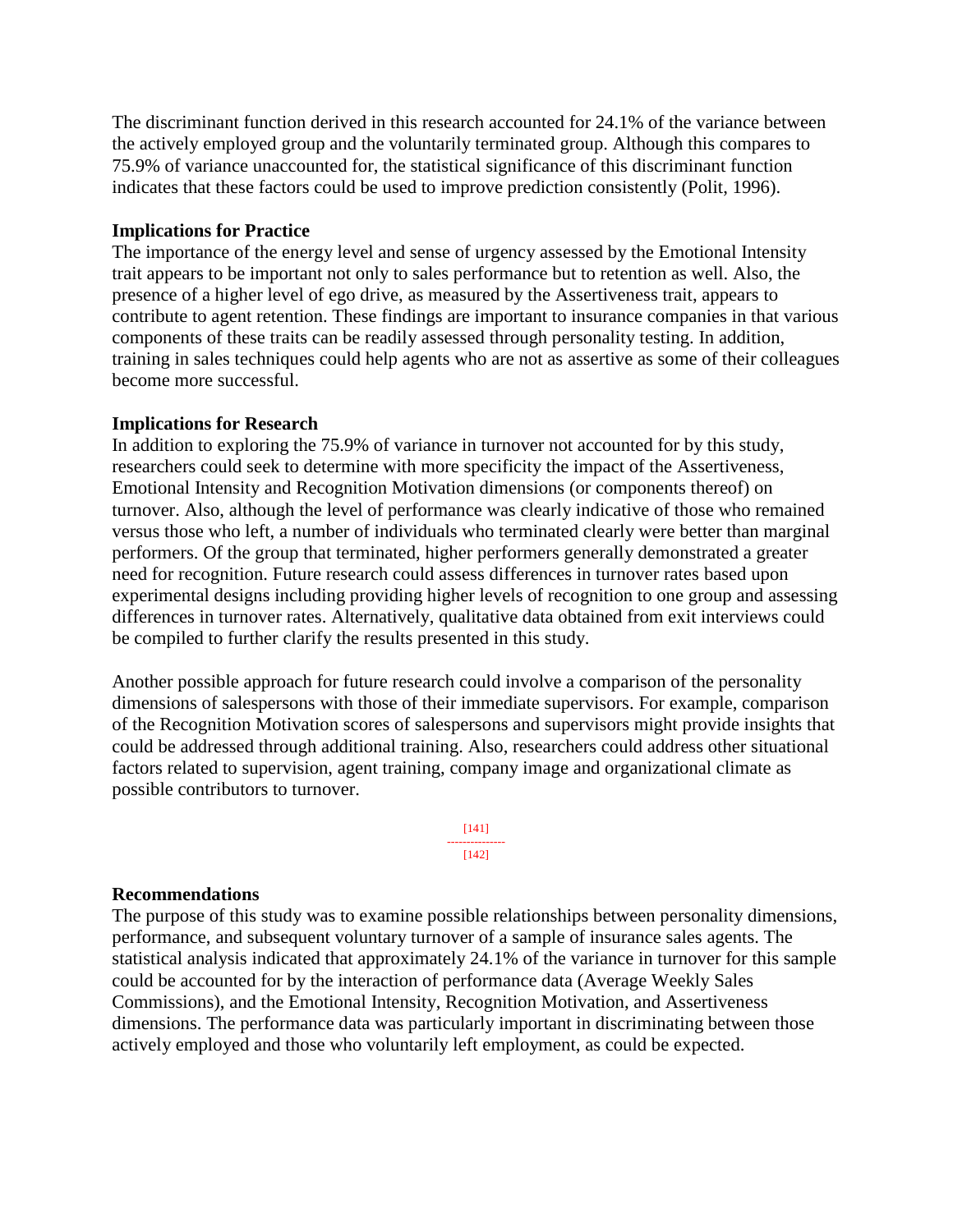The Assertiveness and Emotional Intensity dimensions contributed significantly, but to a much smaller degree, to the classification of active and terminated employees. This supports the idea that individuals having higher ego drives, more intense activity levels and a greater sense of urgency are more likely to remain in their insurance sales jobs. The need for recognition did not contribute significantly to classification of active and voluntarily terminated employees.

While the need for recognition, as measured by the personality test, added little in discriminating between those who remained actively employed and those who left, differences in this variable were evident within the group of individuals who voluntarily left employment. Specifically, of those who voluntarily left during the period under review, individuals who performed better in terms of sales commissions also displayed a higher need for recognition. This suggests improving recognition and rewards for "at-risk" agents as a potential retention strategy.

The discriminant model developed in this research was effective in predicting group membership as actively employed or voluntarily terminated. Voluntary turnover is especially important to the insurance industry, since it is very costly to companies (these individuals leave of their own accord when they might have a chance to make it). Accordingly, replication and refinement of this research might add additional insights to insurance companies with respect to agent selection and the strategic management of agent turnover.

> [142] --------------- [143]

## **REFERENCES**

Barrick, M. R. & Mount, M.K. (1991). "The big five personality dimensions and job performance: A meta-analysis." *Personnel Psychology*, 44:1-26.

Bernardin, H. J. (1977). "The relationship of personality variables to organizational withdrawal." *Personnel Psychology*, 30:17-27.

Berube, E. M. (1996). "Mentoring is one approach to agent retention issue." *Best's Review / Life-Health Edition*, 96:82.

Bretz, R. R. & Judge, T. A. (1994, February). "Person-organization fit and the Theory of Work Adjustment: Implications for satisfaction, tenure, and career success." *Journal of Vocational Behavior*, 44:32-54.

Cotton, J. L. & Tuttle, J. M. (1986). "Employee turnover: A meta-analysis and review with implications for research." *Academy of Management Review*, 11:55-70.

CraftSystems, Inc. (1998). *Users Manual: The Comprehensive Personality Profile (CPP)*. Bradenton, FL: Wonderlic Personnel Test, Inc.

Darmon, R. Y. (1993). "Where do the best sales force profit producers come from?" *Journal of Personal Selling and Sales Management*, 13:17-29.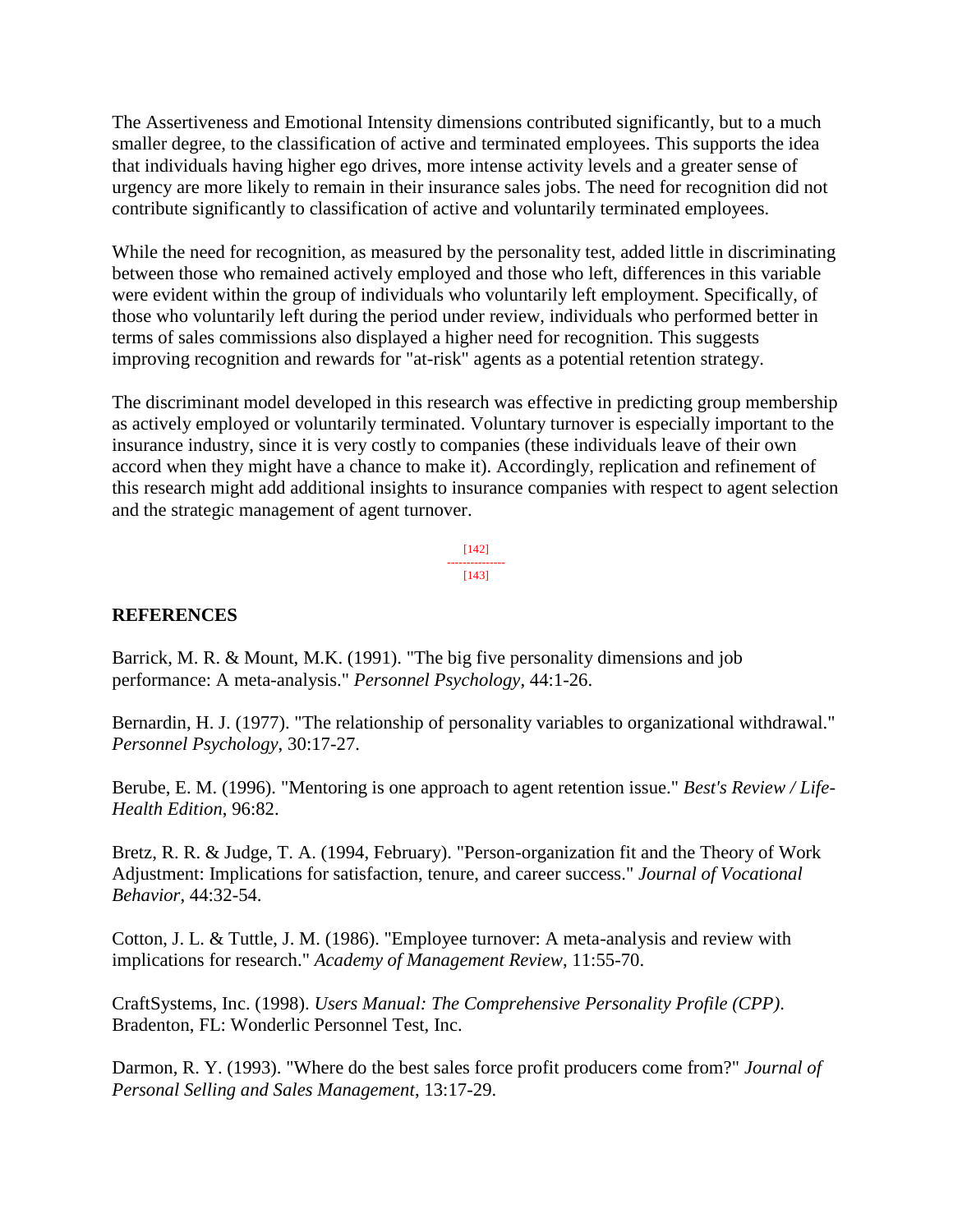Fox, J. & Markham, S. (1990). *Performance, tenure and personality: A field study.* San Diego: Proceedings of the Annual Meeting - Decision Sciences Institute.

Futrell, C. M. & Parasuraman, A. (1984). "The relationship of Satisfaction and performance to salesforce turnover." *Journal of Marketing*, 48:33-40.

Greenberg, H. M., Weistein, H. P. & Sidler, G. (1996a). "Finding the right agent can stop the revolving door." *Best's Review / Property-Casualty Edition*, 97:44-48.

> [143] ---------------  $[144]$

Jones, E., Kantak, D. M., Futrell, C. M. & Johnston, M. W. (1996). "Leader behavior, work attitudes, and turnover of salespeople: An integrative study." *Journal of Personal Selling and Sales Management*, 16:13-23.

Martin, S. L. & Lehnen, L. P. (1992). "Select the right employees through testing." *Personnel Journal*, 71:46-51.

McNeilly, K. M. & Russ, F. A. (1992). "The moderating effect of sales force performance on relationships involving antecedents of turnover." *Journal of Personal Selling and Sales Management*, 12:9-20.

O'Meara, D. P. (1994). "Personality tests raise questions of legality and effectiveness." *HR Magazine*, 39:97-100.

Panko, R. (1997). "Getting testy about sales screening tests." *Best's Review - Life/Health Edition*, 98:67-70.

Pitt, L. F. & Ramaseshan, B. (1995). "Realistic job information and Salesforce turnover: An investigative study." *Journal of Managerial Psychology*, 10:29-36.

Polit, D. F. (1996). *Data analysis and statistics for nursing research*. Stamford, CT: Appleton & Lange.

Quinones, M. A., Ford, K. J., & Teachout, M. S. (1995). "The relationship between work experience and job performance: A conceptual and meta-analytic review." *Personnel Psychology*, 48:887-910.

Rasche, R. A. & Harrell, A. (1990). "The impact of personal characteristics on turnover behavior of accounting professionals." *Auditing: A Journal of Theory and Practice*, 9:90-102.

> [144] --------------- [145]

Scoggins, J. R. (1985). *Key Ideas in Personality Theory*. West Publishing Company: St. Paul, MN.